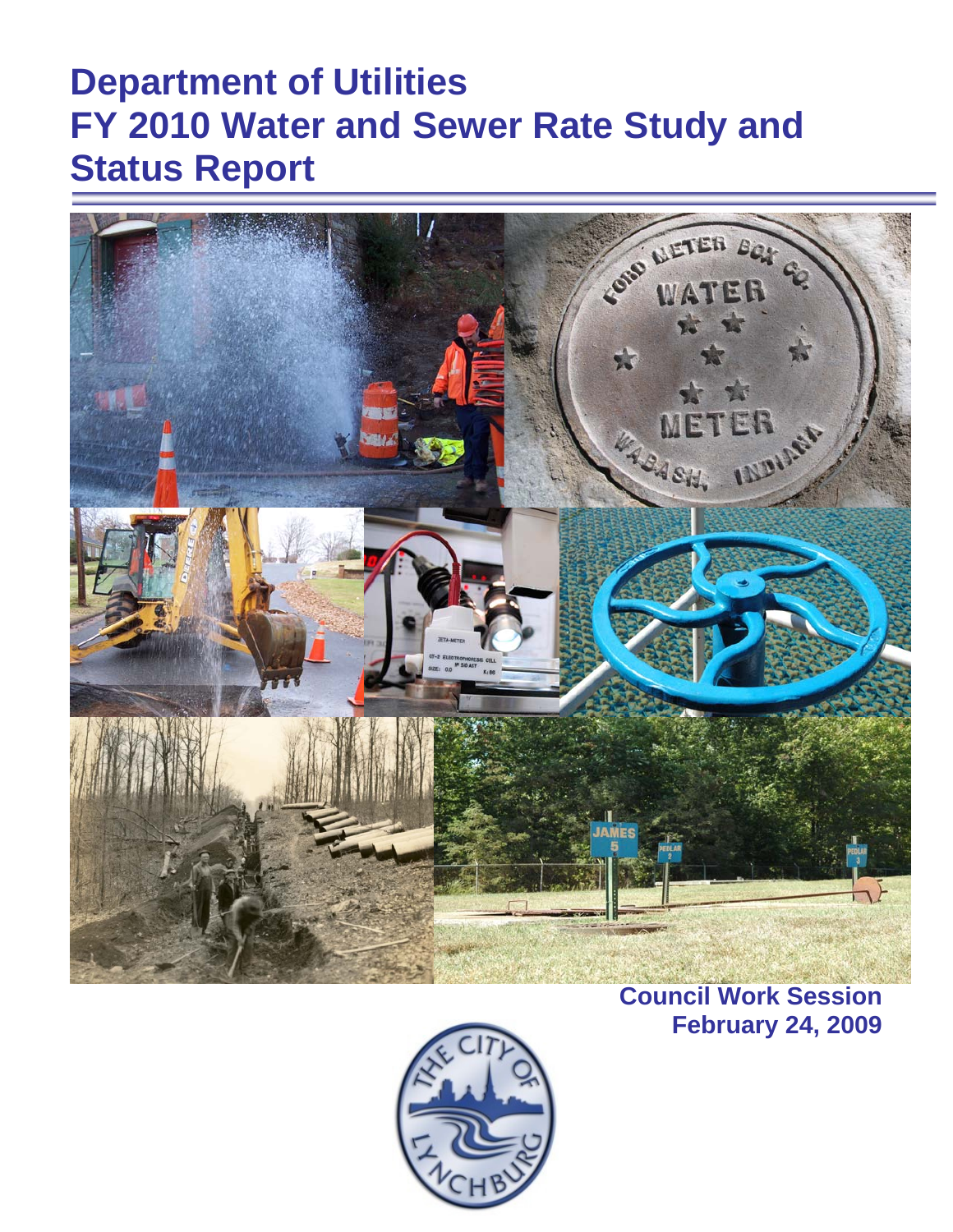



# **Table of Contents**

|                                         | Page        |
|-----------------------------------------|-------------|
| Section I – Executive Summary           | 3           |
| Section II - Rate Increases             | 5           |
| Section III – Rate Comparisons          | 9           |
| <b>Section IV - Capital Projects</b>    | 12          |
| Section V – Emerging Issues             | 15          |
| <b>Water Fund Financial Information</b> | Appendix I  |
| <b>Sewer Fund Financial Information</b> | Appendix II |
|                                         |             |

*Mission Statement:* 

"Provide excellent water and wastewater services that promote the health, safety, and prosperity of the community."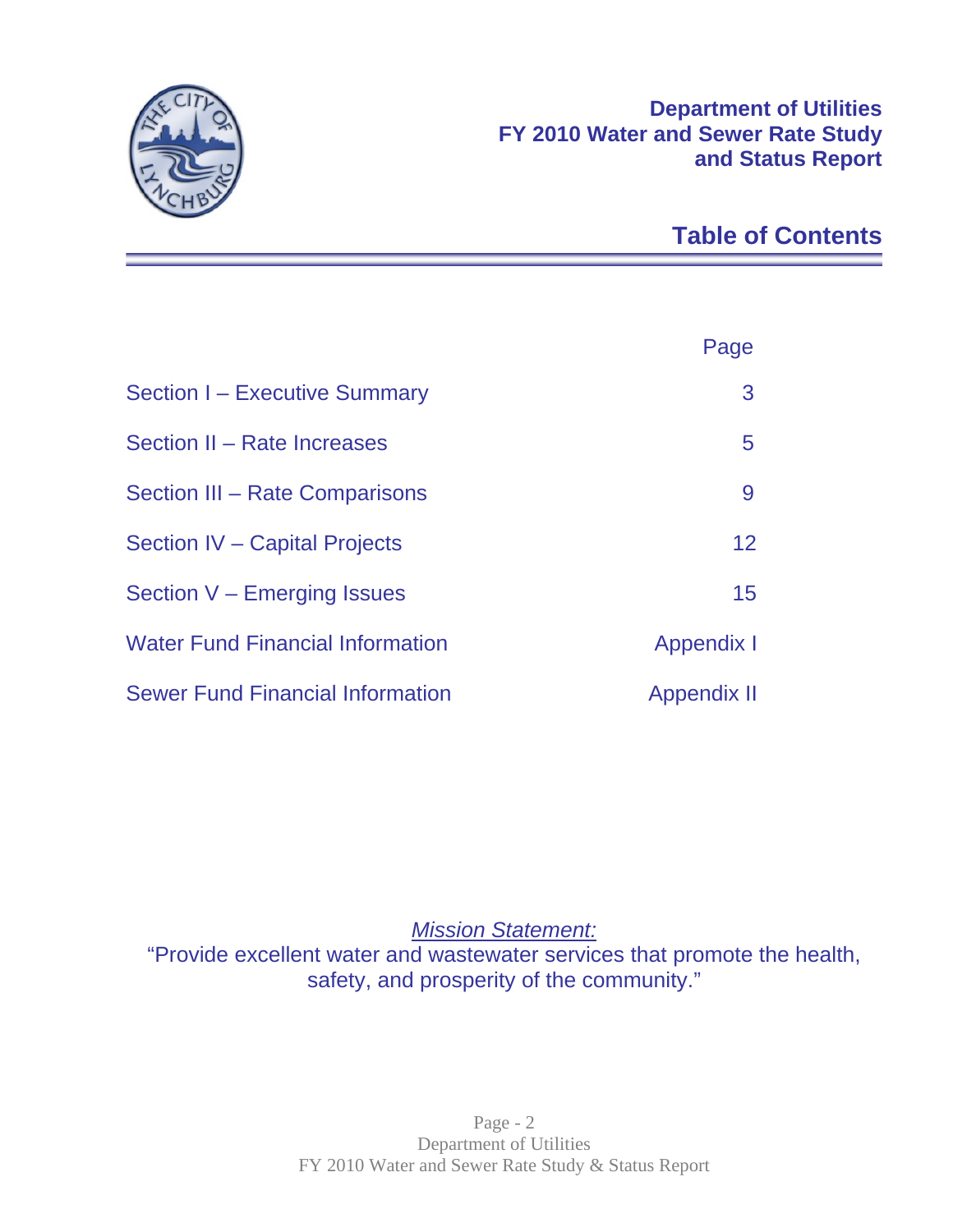To: The Honorable City Council

From: Timothy A. Mitchell, P.E., Director of Utilities

Re: FY 2010 Water and Sewer Rate Study and Status Report

Date: February 24, 2009

# **I. EXECUTIVE SUMMARY**

 The Utilities Department prepares the annual Financial Projections and Rate Study in order to determine the adequacy of the water and sewer rates to fund the operating and capital expenses of the Water and Sewer funds. As always, the following are the key objectives used in developing the recommended rates and fees:

\_\_\_\_\_\_\_\_\_\_\_\_\_\_\_\_\_\_\_\_\_\_\_\_\_\_\_\_\_\_\_\_\_\_\_\_\_\_\_\_\_\_\_\_\_\_\_\_\_\_\_\_\_\_\_\_\_\_\_\_\_\_\_\_\_\_\_\_\_\_\_\_

- Equitable sharing of water and sewer costs based on actual services provided.
- Ensure rates promote sustainable water and sewer operations and infrastructure.
- Minimize future rate spikes.
- Meet the financial obligations related to the CSO Special Order.
- Meet Council's financial policies.

The proposed Water volume rate is recommended to be increased by 4% and Sewer volume rate is recommended to be increased by 3% this coming fiscal year. The water rate increase is primarily driven by significant increases in chemical and power costs, and the need for continuous investment in the water infrastructure. The sewer rate increase is needed in order to continue to meet the financial criteria of the CSO Special Order.

This year's rate study process was extremely challenging. While we are not facing many of the challenges of the General Fund, our goal, in these tough economic times, was to keep the water and sewer rates as low as possible while at the same time keeping the long term sustainability of the water and wastewater systems in mind. As mentioned above, the increases in the chemical and power costs have posed a significant challenge. In previous rate studies we assumed that operating costs would increase at an average rate of 3% due to inflation. Chemical prices in some cases have increased by as much as 75% and it is anticipated that power costs may increase as much as 40%, and as we saw this past year the weather conditions and the amount of time we use the James River can also have a significant impact. Further, it is assumed that there will be no increase in consumption for either the water or sewer fund.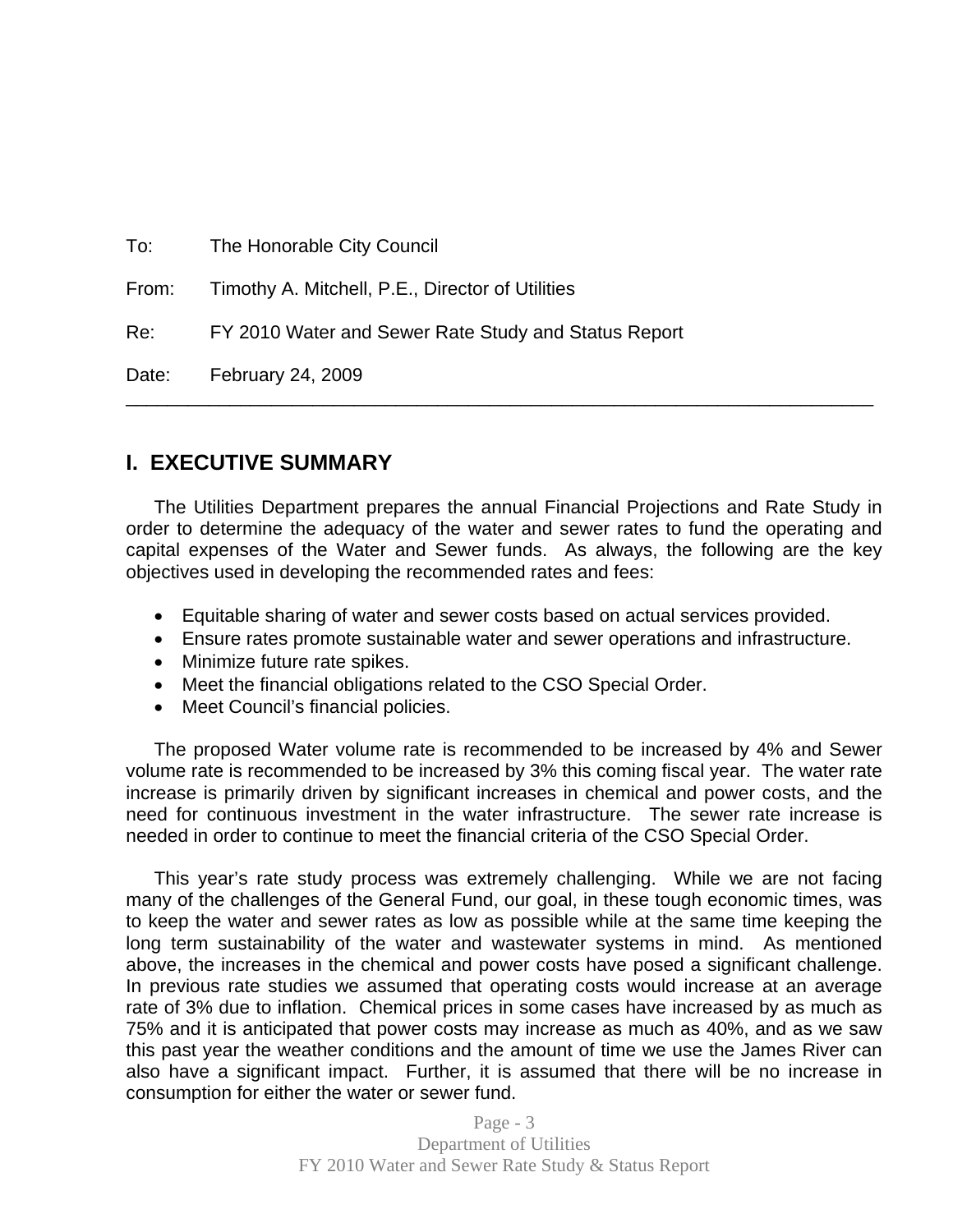As we developed the FY 2010 budget for the Water and Sewer funds we explored ways to reduce our overall operating expenses. Policy changes that have been implemented in the General Fund are also being implemented in the Water and Sewer funds including reductions in: travel and training, meals, uniforms, overtime, dues and memberships, etc. We have also reduced areas such as legal, engineering, and contractual services. In some areas, operational changes have been made in an effort to help reduce costs.

The combination of these actions has resulted in us being able to maintain a Water rate increase of 4% as was previously anticipated for this coming fiscal year despite the significant increases in chemicals and power. It is anticipated that in future years an annual rate increase of 5% will be needed. As a result of the current economic conditions, we looked at what would be needed to minimize the water rate increase for FY 2010. Essentially the only option is to significantly reduce the Water capital program. In order to keep the water rate the same, (0% increase), the Water Capital Program would have to be reduced by \$5.8 million. A rate increase of 2% would result in the Capital Program being reduced by \$2.8 million. Under each of these scenarios, subsequent rate increases of 5% annually are still needed. The average difference in a monthly water bill, when comparing the recommended 4% increase to the 0% and 2% scenario, would be \$0.56 and \$0.28 per month respectively.

A lesser rate would do little to help address by far the biggest challenge in the Water Fund, the aging infrastructure, specifically the water lines. The number of water main breaks annually is steadily increasing with the impact of these breaks becoming more severe. This past year a main break on Christmas Eve on Main Street flooded five businesses and resulted in significant damage. A few months ago, a water main break on Lakeside Drive put the UVA Health Systems out of water, as a result, dialysis for patients with Stage 5 Chronic Kidney Disease had to be stopped potentially creating a life or death situation. Other main breaks, in addition to being costly to repair, result in the following: disruption to residents and businesses, damage public and private property, potential water contamination, and compromised fire protection. By the end of January there were already nearly 90 water main breaks.

In the Sewer Fund, as previously stated, the rates are driven by the CSO Special Order criteria. Based on a methodology utilizing the median household income and approved by the Department of Environmental Quality, a rate increase of 3% is required to maintain compliance. Similar actions have been taken in the Sewer Fund as in the Water Fund to reduce costs. The rate increases will primarily fund chemical and power increases, and as usual all additional resources are used for CSO.

As a comparison, rate increases where compared to other communities using the *"20th Annual Virginia Water and Wastewater Report 2008*" prepared by Draper Aden Associates, the Statewide average water rate increased by 4.2% and the average sewer rate increased by 9.5%. The only other proposed increase for FY 2010 is the sewer only fee.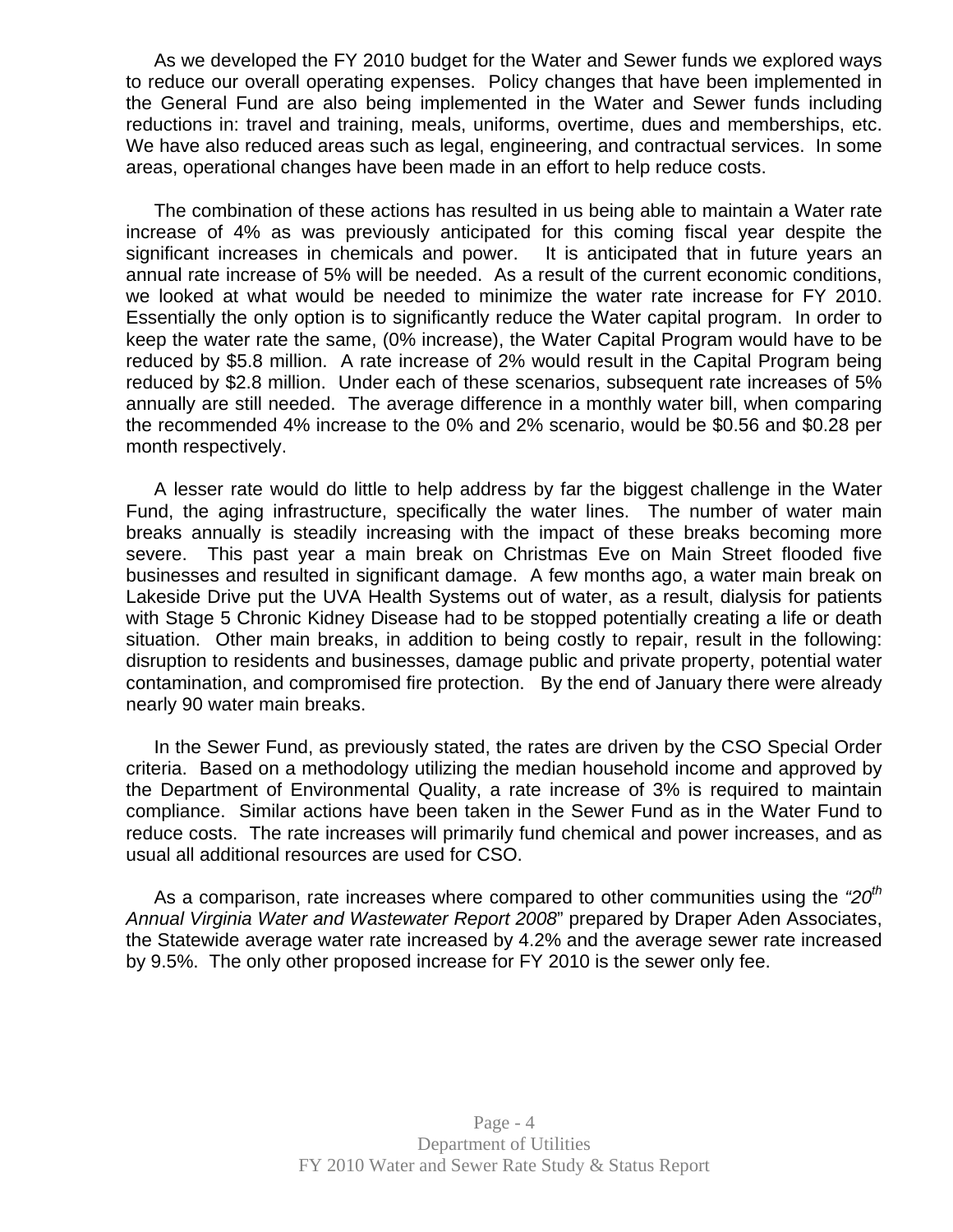# **II. RATE INCREASES**

The rate adjustments proposed in this report will result in a typical composite monthly water and sewer bill increase of approximately 3%. *"Table II-1 Monthly Bill Impact"* provides a comparison of typical monthly water and sewer bills for a cross section of the customer base. It should be noted that over 50% of the residential customers use less than 7 hcf per month and there are approximately 850 customers that use over 30 hcf per month.

| Customer          | Monthly  | Current    | Proposed   | ⊩% Increase |
|-------------------|----------|------------|------------|-------------|
| <b>Type</b>       | Volume   | Bill       | Bill       |             |
| Residential       | 7 hcf    | \$55.70    | \$57.38    | $3.0\%$     |
| Commercial        | 30 hcf   | \$226.59   | \$233.79   | 3.2%        |
| <b>Industrial</b> | 1000 hcf | \$7,433.69 | \$7,673.69 | 3.2%        |

# *Table II-1 Monthly Bill Impact*

# **A. Water Volume Rate**

 The water volume rate is recommended to increase by 4%. Significant investment is needed in the water system infrastructure, particularly related to the renewal of the water distribution system. Over the next several years the annual investment in the distribution system is planned to increase up to \$4,500,000 annually by FY 2013. This is still far short of actual investment (approximately \$7,500,000 annually) needed in the water system. Based on current projections rate increases of approximately 5% per year will be needed beginning in FY 2011. A typical water bill will increase by \$0.56 per month as a result of the 4% increase.

# **B. Sewer Volume Rate**

The sewer volume rate is recommended to increase by 3%. The City's CSO Special Order dictates that we maintain the average annual sewer bill at 1.25% of the Median Household Income (MHI). As of July 1, 2008, the average annual sewer bill was 1.24% of the MHI, slightly below that required by the Special Order. Based on estimates of MHI provided by the US Census Bureau, a rate increase of 3% on July 1, 2009 is needed in order to maintain compliance with the CSO Special Order. As a result, a typical sewer bill will increase by \$1.12 per month as a result of the 3% increase.

# **C. Sewer BOD, TSS, Septic Hauler Charges, and Industrial Permit Fees**

No increases in these rates are recommended at this time.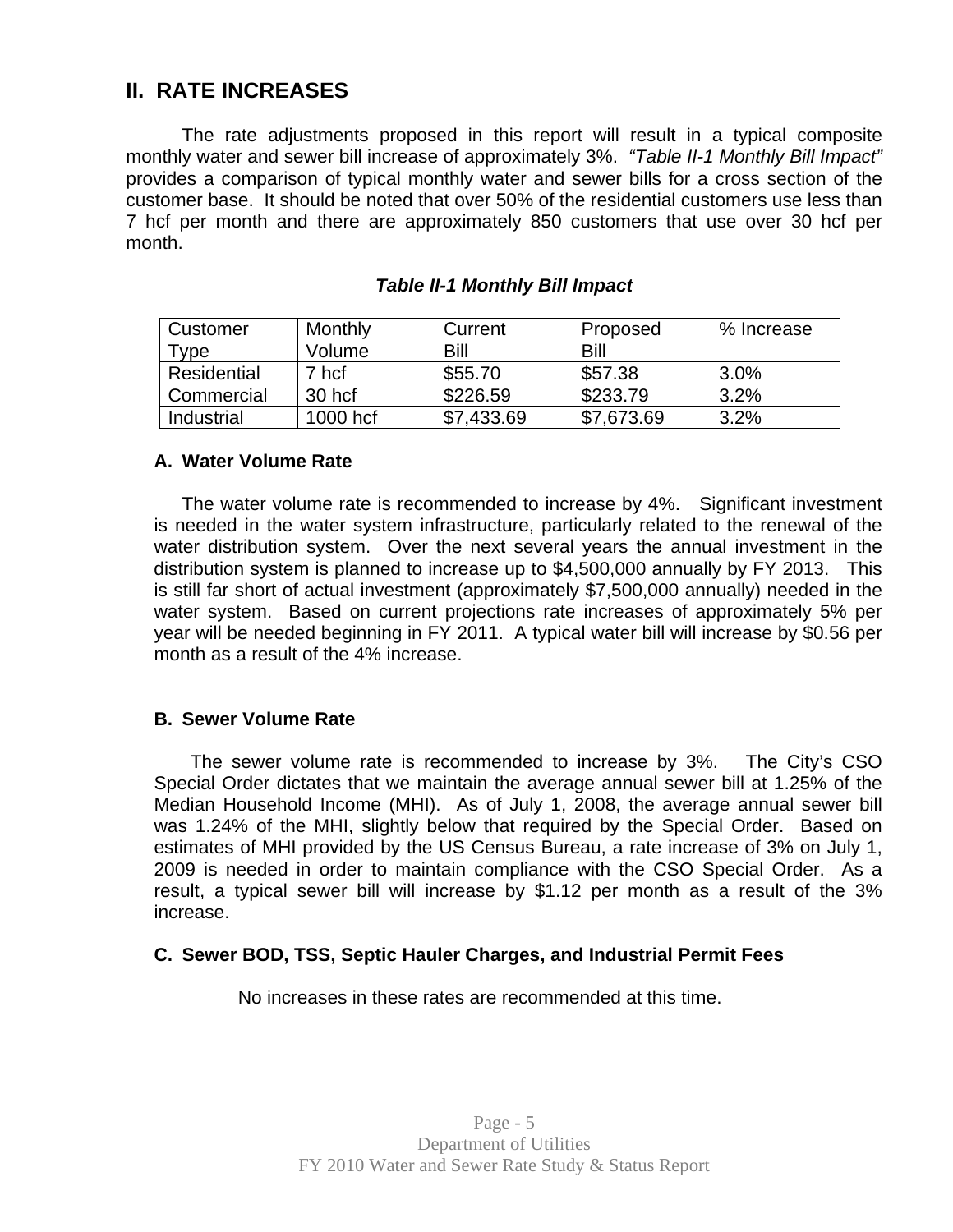# **D. Sewer Only Rates**

Additional proposed increases include a 2.7% increase in the sewer only accounts. Because there is not a way to meter the sewer flow if a customer has no water service, an average of 7 hcf is used at the new proposed sewer rate plus the account charge to establish the new sewer only rate. This impacts approximately 20 customers city-wide.

# **E. Fire Protection**

While we are not requesting that the fire protection charges be increased at this time, based on accepted methodology for calculating these rates, we have determined that the current charges are inadequate to cover the cost of providing fire protection citywide.

Fire protection fees differ from other fees in that they are essentially a standby service that is available on demand. Although rarely used, we must maintain adequate water quantities and pressure throughout the system at all times. Rates are based on the operation, maintenance, and capital costs associated with maintaining facilities that are oversized for the purpose of fire protection services including: supply, treatment, pumping, storage, and distribution capacity. Fees are then established proportionately based on the number and size of the fire services, including fire hydrants in the City. As a result, we are currently not recovering the actual costs associated with fire protection. Current fire protection rates and actual costs are shown below:

| <b>Service</b>                | <b>Current Rate</b> | <b>Actual Cost</b>        |
|-------------------------------|---------------------|---------------------------|
| <b>Hydrants</b>               | \$17.99/month       | <b>Currently Adequate</b> |
| 8" or smaller fire lines      | \$17.99/month       | $$30.00/m$ onth $(1)$     |
| 10" fire line                 | \$32.30/month       | \$47.50/month             |
| 12" fire line                 | \$51.25/month       | \$62.70/month             |
| <b>General Fund</b><br>Charge | \$337,904/year      | \$604,464/year (2)        |

(1) \$30.00 per month is needed for 8" fire lines; the current rate of \$17.99 per month is adequate for smaller lines.

(2) Based on 2800 fire hydrants x \$17.99/month x 12 months.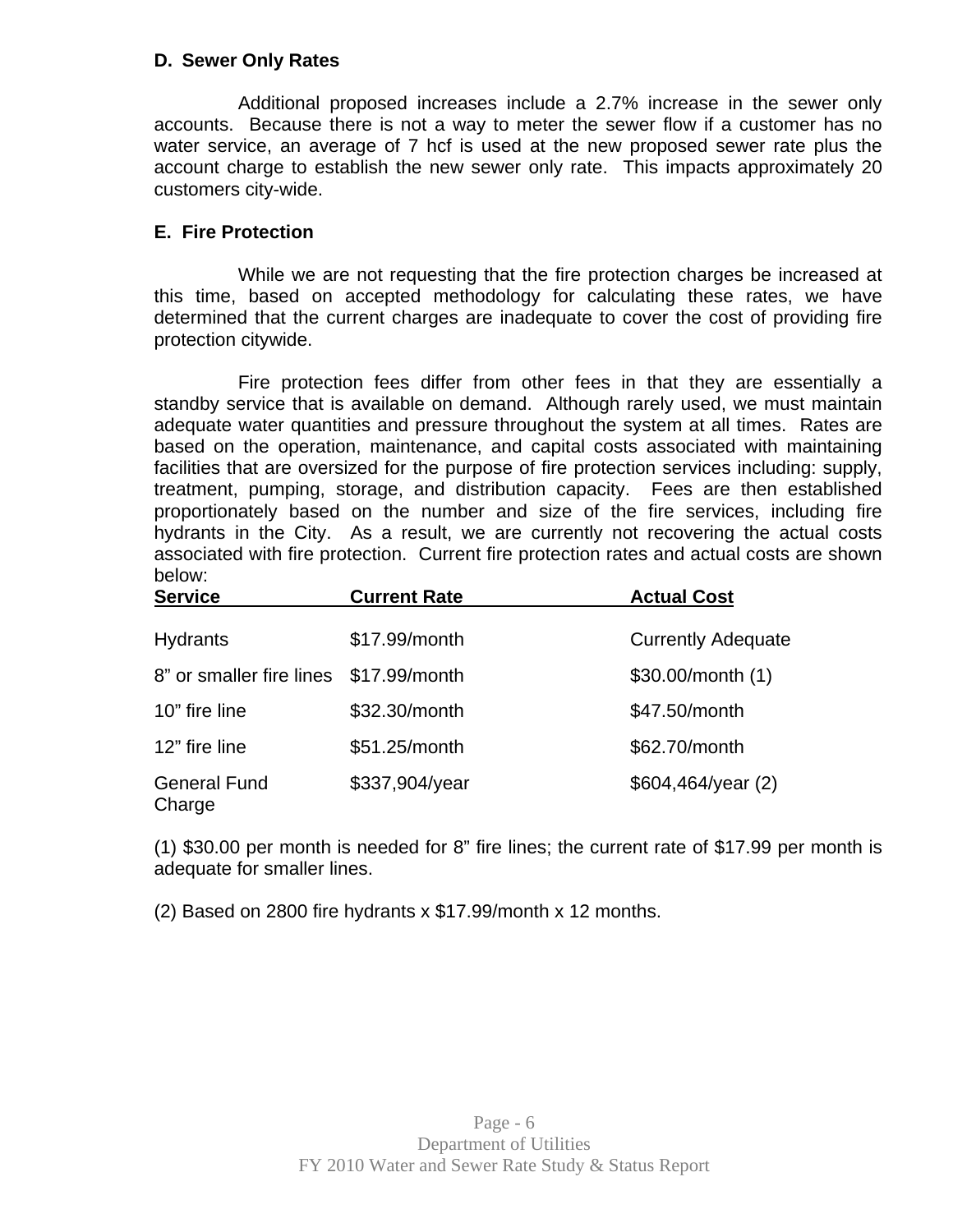## **F. Water and Sewer Availability Fees**

While we are not recommending increases at this time, these fees are designed to allow new customers to "buy capacity" in the existing water and sewer systems. Typically, the larger the demand on the system, the higher the fee is. Most utilities design this fee based on meter size, proportionally increasing the fee as the meter size increases. Generally, the larger the water meter, the higher volume used, therefore placing a higher demand on the system. However, our current structure bases these charges on floor space for commercial development which has little relation to water consumption. A future revision to this policy is recommended.

## **G. Water and Sewer Connection Fees**

Connection fees as designed to cover the Utility Department's cost to install water and sewer services from the water or sewer main to the property or easement line. A review of work orders indicates that we are still not recovering the average cost to install services. While the actual individual costs vary depending upon actual conditions, the average cost to install a ¾" water service is approximately \$1500 while the average cost to install a 4" sewer service is approximately \$1400. However, we are not recommending an increase in these rates at this time.

# **H. Other Charges – Account Charge**

 The account charge is designed to recover the net costs associated with Meter Reading and Billings and Collections. The current charge of \$3.69 has been in place for over 10 years and has not been adjusted to adequately cover costs. Based on the current Meter Reading budget and charges for Billings and Collections based on the Maximus study and the number of meters citywide, the actual rate should be \$5.33 per month.However, as with the fire protection charges, we are not requesting an increase at this time.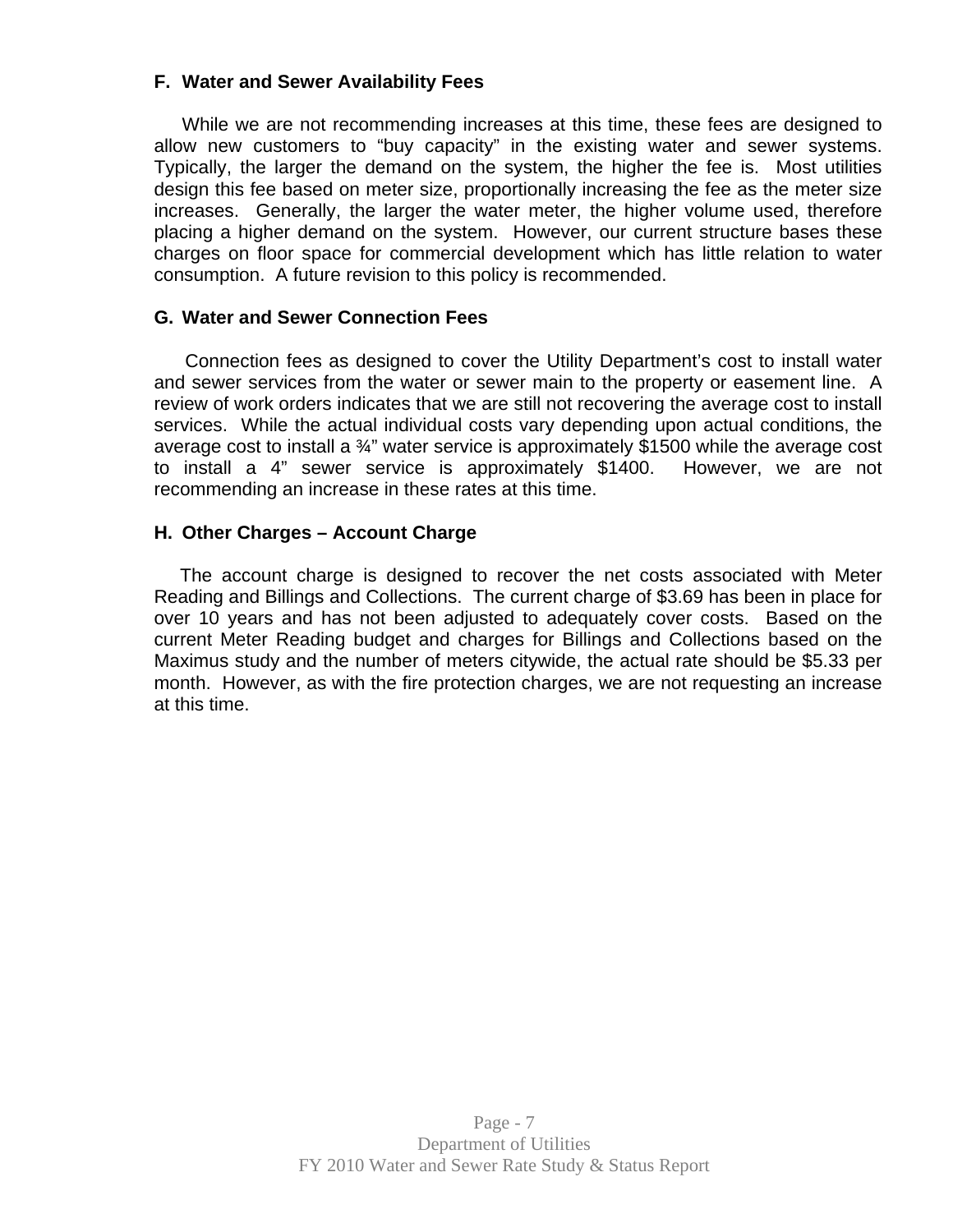"Table II-2 Water and Sewer Rates - FY 2006 to FY 2010", provides a comparison of the current water and sewer rates and the rates proposed for City Council approval, effective July 1, 2009. A summary of all water and sewer rates in effect over the past four years is also included in this table.

|                              |          |          |          |          | <b>Proposed</b> | $\frac{9}{6}$   |
|------------------------------|----------|----------|----------|----------|-----------------|-----------------|
|                              | FY 2006  | FY 2007  | FY 2008  | FY 2009  | FY 2010         | <b>Increase</b> |
| <b>Water</b>                 |          |          |          |          |                 |                 |
| Volume charge / hcf          | \$1.82   | \$1.89   | \$1.97   | \$2.05   | \$2.13          | 4%              |
|                              |          |          |          |          |                 |                 |
| <b>Sewer</b>                 |          |          |          |          |                 |                 |
| Volume charge / hcf          | 4.78     | 4.97     | 5.17     | 5.38     | 5.54            | 3%              |
| BOD charge / 100 lbs         | 16.78    | 16.78    | 18.46    | 18.46    | 18.46           | 0%              |
| TSS charge / 100 lbs.        | 18.98    | 18.98    | 20.88    | 20.88    | 20.88           | 0%              |
| Septic hauler charge         | 177.00   | 177.00   | 177.00   | 177.00   | 177.00          | 0%              |
| Industrial permit fee        | 200.00   | 200.00   | 200.00   | 200.00   | 200.00          | $0\%$           |
| Sewer only                   | 37.15    | 38.48    | 39.88    | 41.35    | 42.47           | 2.7%            |
|                              |          |          |          |          |                 |                 |
| <b>Fire Protection</b>       |          |          |          |          |                 |                 |
| Hydrants & 8" or smaller     |          |          |          |          |                 |                 |
| fire lines                   | 17.99    | 17.99    | 17.99    | 17.99    | 17.99           | $0\%$           |
| 10" fire lines               | 32.30    | 32.30    | 32.30    | 32.30    | 32.30           | 0%              |
| $\overline{12}$ " fire lines | 51.25    | 51.25    | 51.25    | 51.25    | 51.25           | 0%              |
|                              |          |          |          |          |                 |                 |
| <b>Availability Fees</b>     |          |          |          |          |                 |                 |
| Water                        | 1,220.00 | 1,220.00 | 1,220.00 | 1,220.00 | 1,220.00        | $0\%$           |
| Sewer                        | 1,950.00 | 1,950.00 | 1,950.00 | 1,950.00 | 1,950.00        | 0%              |
|                              |          |          |          |          |                 |                 |
| <b>Water Connection Fees</b> |          |          |          |          |                 |                 |
| 3/4" & 5/8" meters           | 605.00   | 775.00   | 850.00   | 950.00   | 950.00          | 0%              |
| 1" service $-5/8$ ' meter    | 617.00   | 790.00   | 870.00   | 1,000.00 | 1,000.00        | 0%              |
| 1" service $-1$ " meter      | 750.00   | 935.00   | 1,030.00 | 1,150.00 | 1,150.00        | 0%              |
| Greater than 1"-             | 750.00   | 935.00   | 1,030.00 | 1,150.00 | 1,150.00        | 0%              |
| minimum                      |          |          |          |          |                 |                 |
|                              |          |          |          |          |                 |                 |
| <b>Sewer Connection Fees</b> |          |          |          |          |                 |                 |
| 4" sewer line                | 847.00   | 875.00   | 965.00   | 1,100.00 | 1,100.00        | $0\%$           |
| Greater than 4"-             | 908.00   | 950.00   | 1045.00  | 1,200.00 | 1,200.00        | $0\%$           |
| minimum                      |          |          |          |          |                 |                 |
|                              |          |          |          |          |                 |                 |
| <b>Other Charges</b>         |          |          |          |          |                 |                 |
| Account charge               | 3.69     | 3.69     | 3.69     | 3.69     | 3.69            | 0%              |
| Cut-on charge                | 15.00    | 15.00    | 15.00    | 15.00    | 15.00           | 0%              |
| Cut-off charge               | 25.00    | 25.00    | 25.00    | 25.00    | 25.00           | 0%              |
| Delinquent account fee       | 5%       | 5%       | 5%       | 5%       | 5%              | $0\%$           |

# *Table II-2 Water and Sewer Rates – FY 2006 to FY 2010*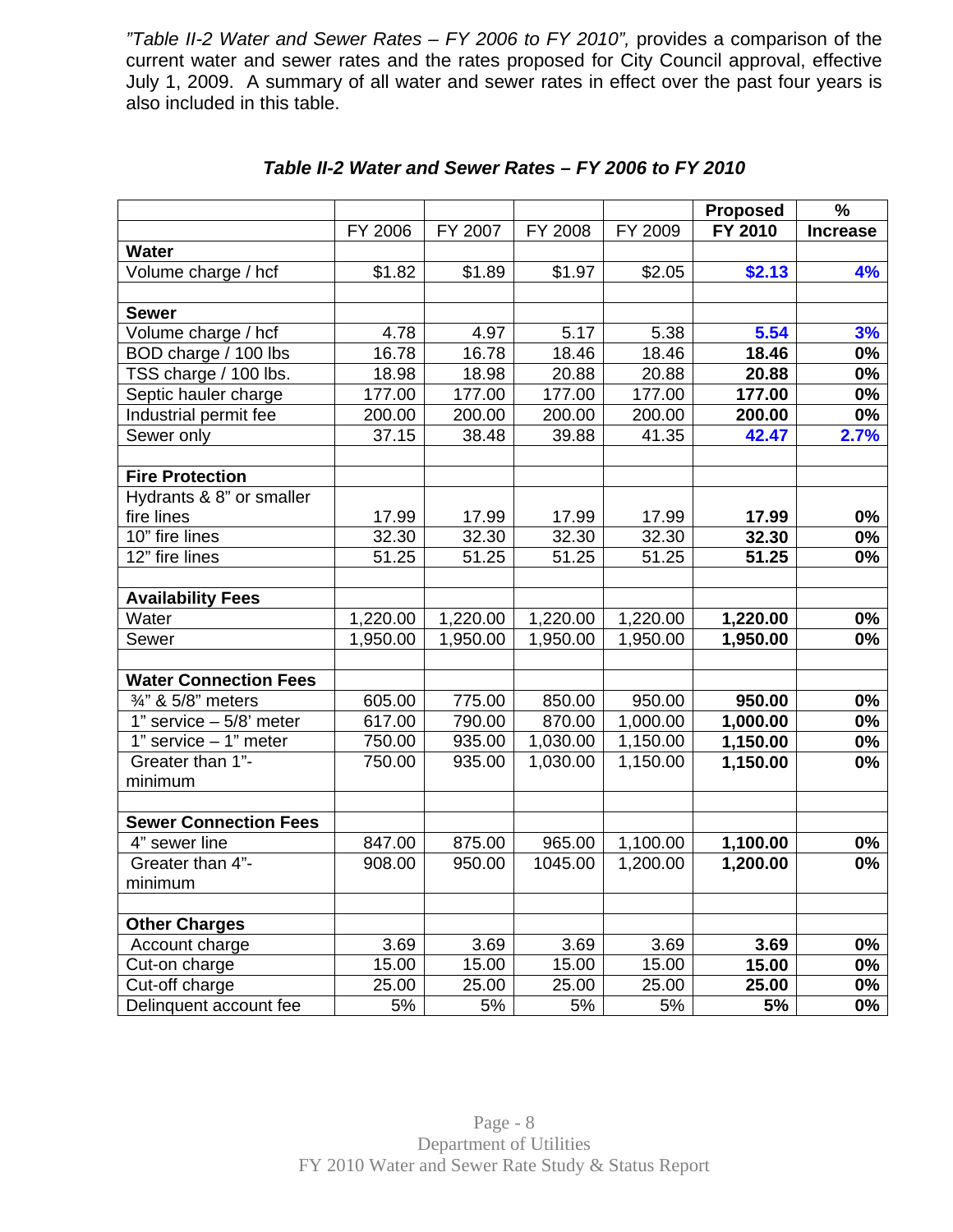# **III. RATE COMPARISONS**

A comparison of the City's water and sewer bill for a customer using 5,000 gallons (6.68 hcf) of water per month to other communities is shown in *"Figure III-1 Bill Comparisons".* (Information from other localities and the statewide average is based upon the "20<sup>th</sup> Annual Virginia Water and Wastewater Report 2008", prepared by Draper Aden Associates.)



*Figure III-1 Bill Comparisons (5000 Gallons per Month)* 

Overall rates increased at a similar pace when comparing Lynchburg to statewide average increases over the past five years, especially the combined water and sewer increases. Figures III-2, III-3, and III-4 compare Water Increases, Sewer Increases, and Combined Water and Sewer Increases respectively for the past six years.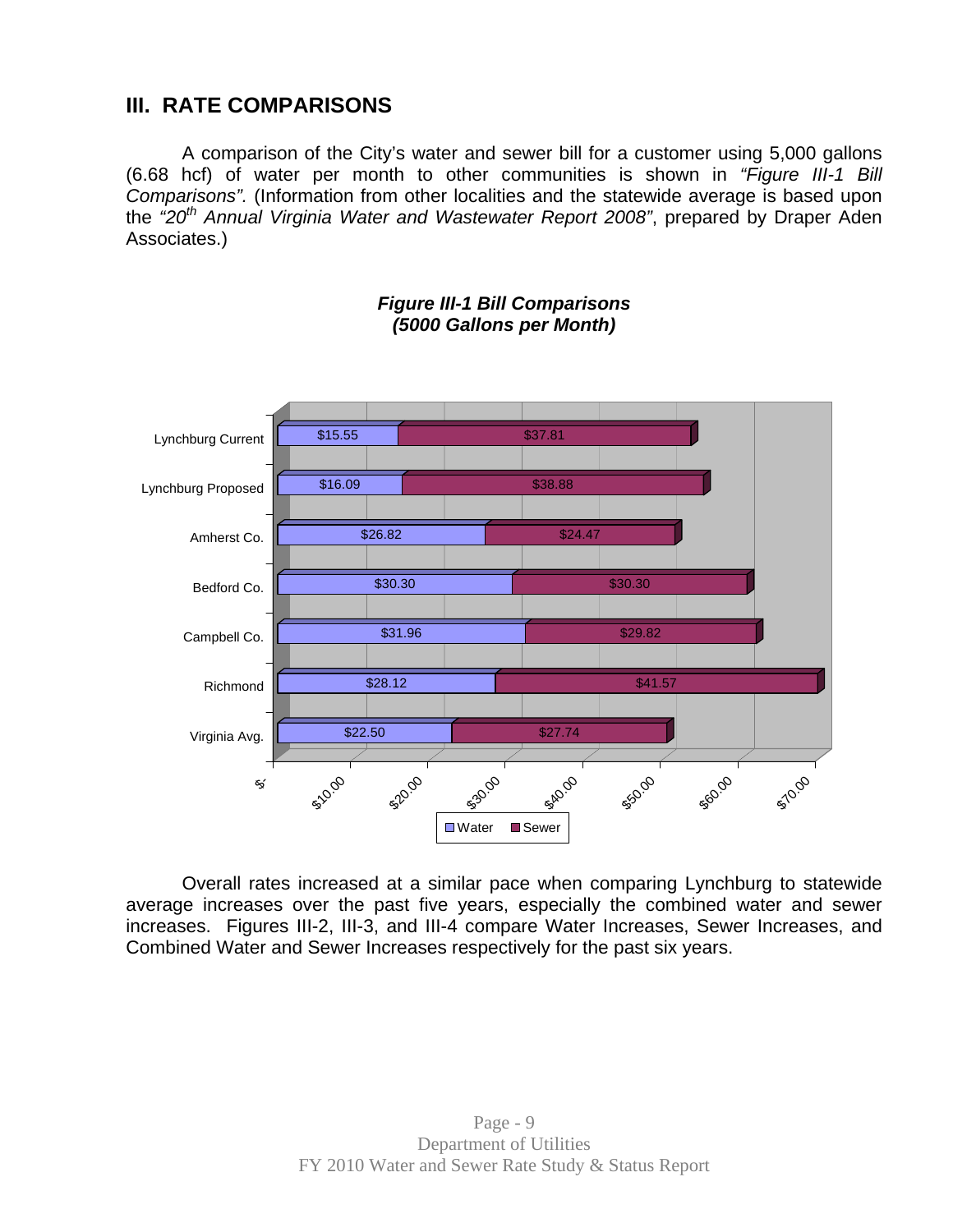*Figure III-2 Water Increases (5000 Gallons per Month)* 



*Figure III-3 Sewer Increases (5000 Gallons per Month)* 

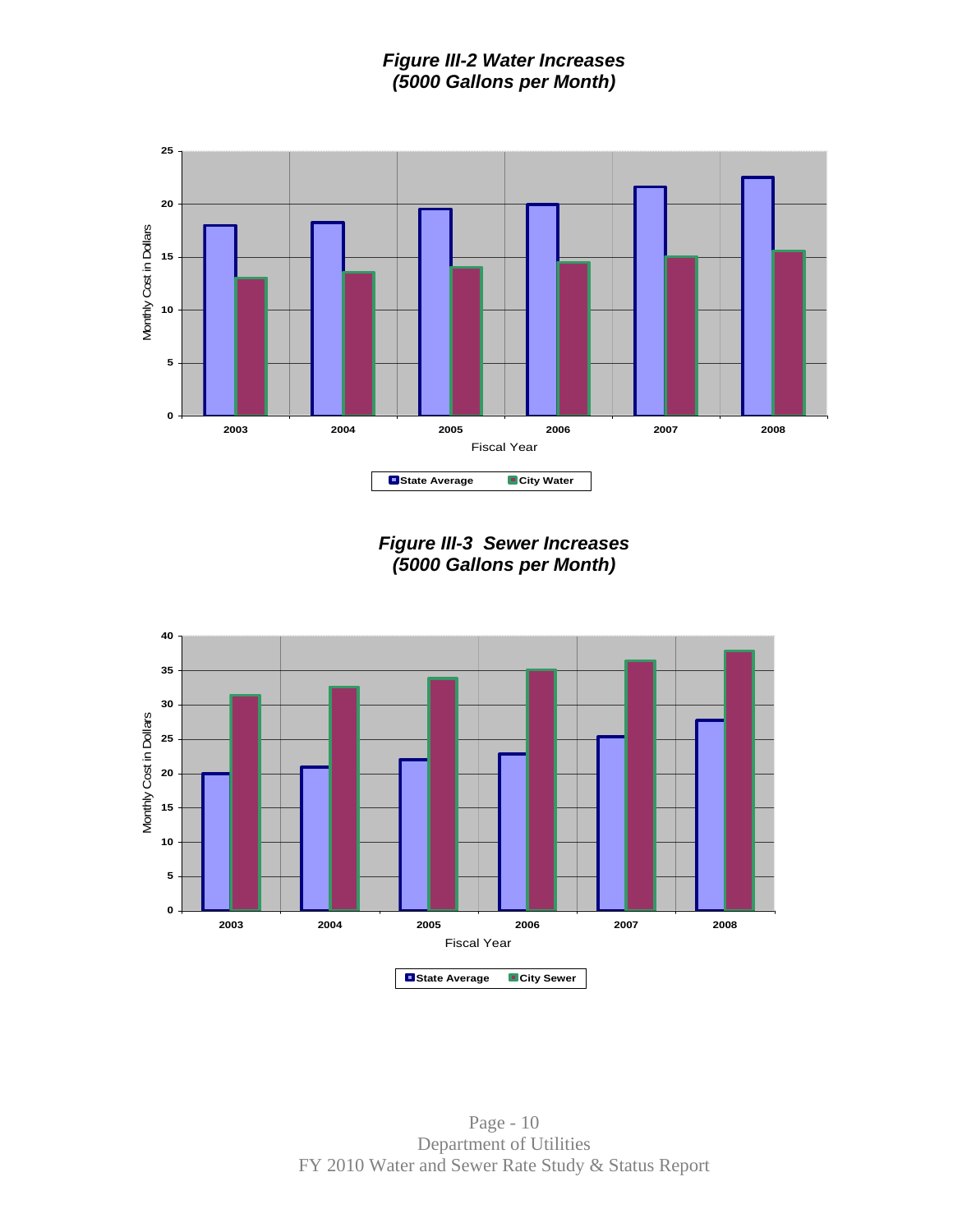

# *Figure III-4 Combined Water and Sewer Increases (5000 Gallons per Month)*

Last year Lynchburg's water and sewer rates increased by 4% while average statewide water rates increased by 4.2% and sewer rates increased by 9.5%.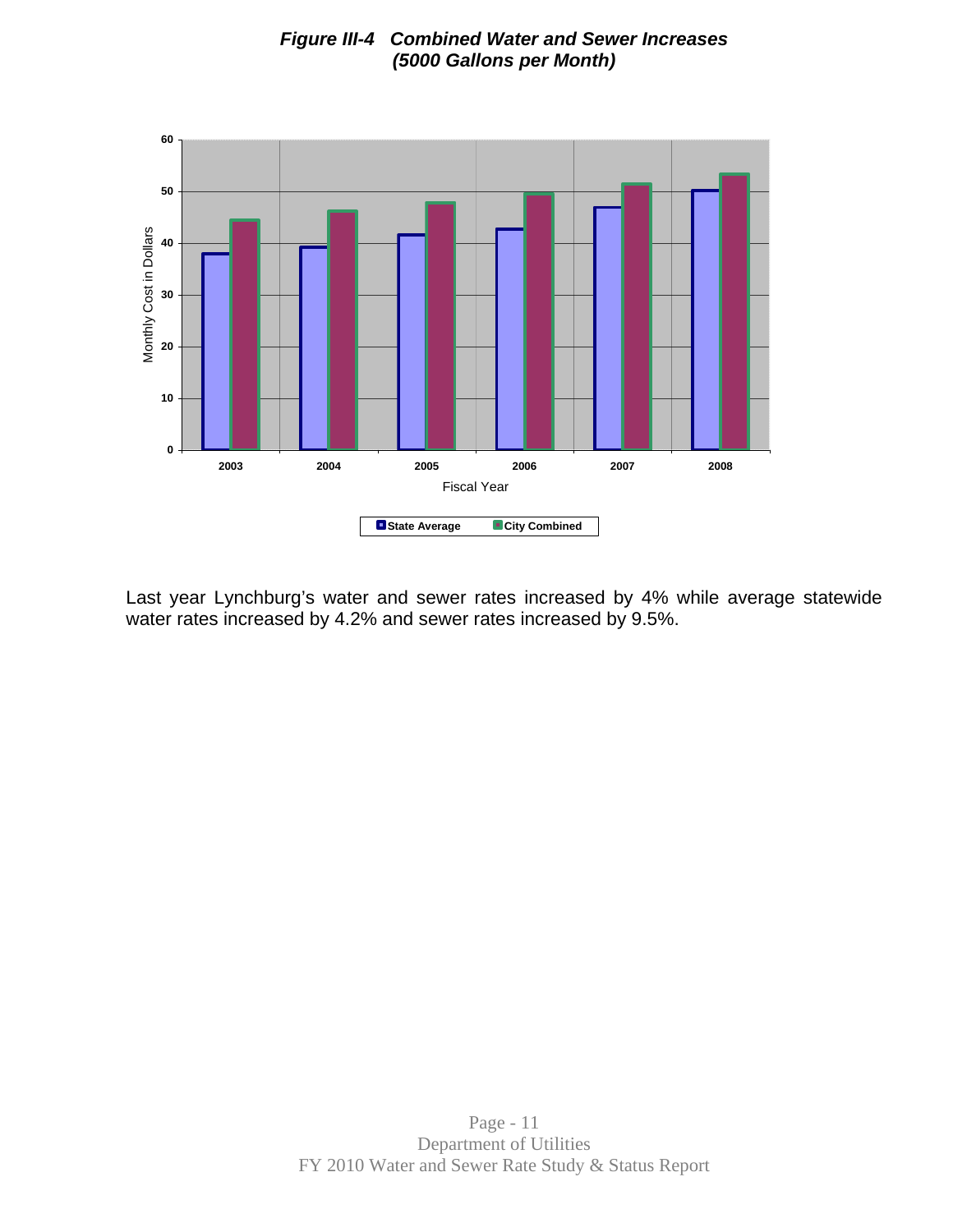# **IV. CAPITAL PROJECTS**

Described below are several key projects that are either recently completed or upcoming.

# **Significant Water Projects**

# **Water Tanks**

In FY 09, the Utilities Department renovated the 4.5 million gallon (MG) finished water tank at the College Hill Water Treatment Plant. The renovation included stripping and refinishing all metals, internal and external to the tank, as well as making some minor structural modifications and repairs. For FY 2010, the next tank renovation project will be the 1.4 MG tank at College Hill which acts as a clearwell for the plant.



 **1.4 MG Clearwell** 

# **College Hill Facility Improvements**

In FY 09, the department completed a master plan for the College Hill Water Treatment Plant site. A multi-phased approach was recommended in the study. Included in the study was the construction of a new warehouse along with the renovation of the old warehouse into new administrative offices for the department. Scheduled construction of these projects has been postponed for at least a year due to the current economic situation.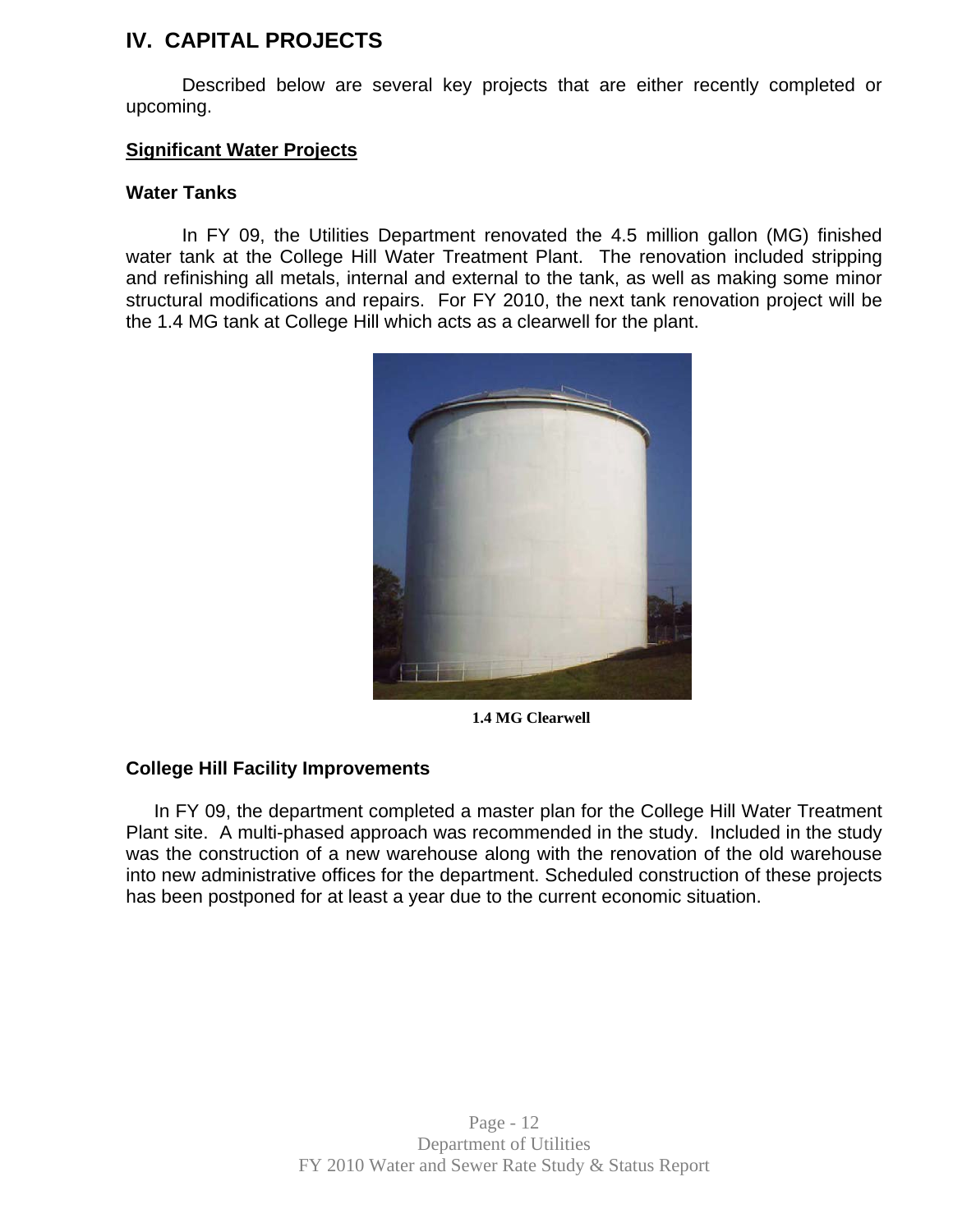

**Conceptual Warehouse**

# **College Hill Water Treatment Plant (CHWTP)**

The 14.0 million gallon per day College Hill Water Treatment Plant was built in 1957. Many of the systems were worn out or obsolete. Renovations began in 2007 and construction will be completed in the spring of FY 2009. Significant improvements include:

- installation of a new backwash surge tank and pipe bridge
- installation of a new emergency generator
- installation of new power feeds and major electrical switchgear
- replacement of the building's antiquated electrical system
- renovation of the old chlorine container room to new offices
- refurbishment of the seven water filters including painting, filter media replacement, installation of air scour equipment, wash water pump, filter valves and actuators, rate of flow controllers, water quality instrumentation and upgraded filter consoles
- remodeling of the laboratory and control rooms with new SCADA (Supervisory Control and Data Acquisition) systems and instrumentation
- installation of a completely new, building wide, fire alarm system



**College Hill Filters and Air Scour Piping** 

Page - 13 Department of Utilities FY 2010 Water and Sewer Rate Study & Status Report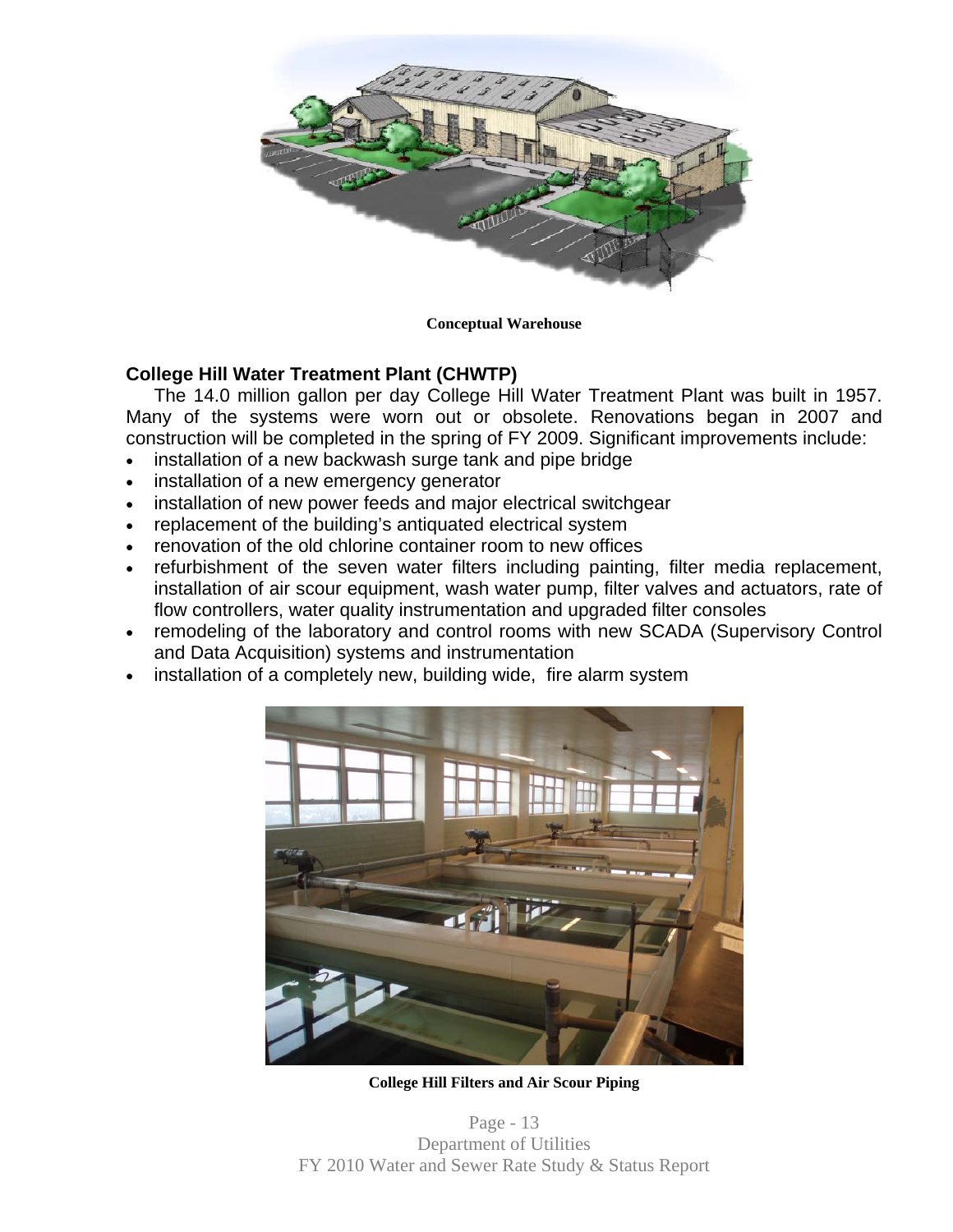## **Small Water Main Replacement Program**

The City's water distribution system contains an estimate of over 30 miles of 2" or smaller diameter water mains. These mains were typically galvanized lines installed in the 1950's. Neighborhoods where these "small mains" are located lack adequate fire flows and are subject to degraded service flows and frequent main breaks. These "small mains" are being replaced in conjunction with CSO Separation projects along with an annual program of replacement in non-CSO areas.

The Utilities Department identified 64 small mains project areas containing over 67,000 linear feet of pipe with a total cost of over \$10 million. These projects were prioritized based on a number of criteria including: (1) number of connections, (2) cost per connection, (3) fire protection concerns, (4) street condition, (5) maintenance and repair costs, and (6) overall costs. A matrix was developed and projects identified. At this time, in addition to lines replaced in conjunction with CSO projects, approximately \$500,000 is dedicated annually towards this program. At this rate, the program will take over 20 years to complete. The Daniels Hill – South project (Hancock, Spring, E, F, and G Streets) will be completed in FY 09, The Patrick Street/York Street, and Knight Street areas will be next on the priority schedule.

#### **Downtown Water Main Replacement**

Much of the existing water main infrastructure in downtown Lynchburg is approaching, and in some cases exceeding 100 years old. The age of the water mains is evident with the increasing number of water main breaks in the downtown region. These main breaks cause disruption to domestic water service, fire protection, and traffic flow. These main breaks also potentially cause significant public and private property damage. Currently, these lines are patched and placed back into service.

The Utilities Department is working on developing a plan to address the future of the water distribution system in downtown Lynchburg. Water line replacements face many challenges due to the multiple utilities located in the streets, the age of these utilities, and maintaining water service, fire protection and traffic flow during construction. The first of these projects will be the waterlines being replaced with the 5th Street Streetscape project from Park Avenue to Main Street. There are over \$25 million in immediate needs for water line replacement in the downtown area alone.

# **Significant Sewer Projects**

# **Wastewater Treatment Plant Alternate Disinfection Process**

The wastewater plant is also undergoing a significant upgrade by eliminating the chlorine gas disinfection process with a safer liquid sodium hypochlorite system. This will significantly reduce chances for a hazardous chemical spill in the Downtown area. Construction will be completed in early 2009.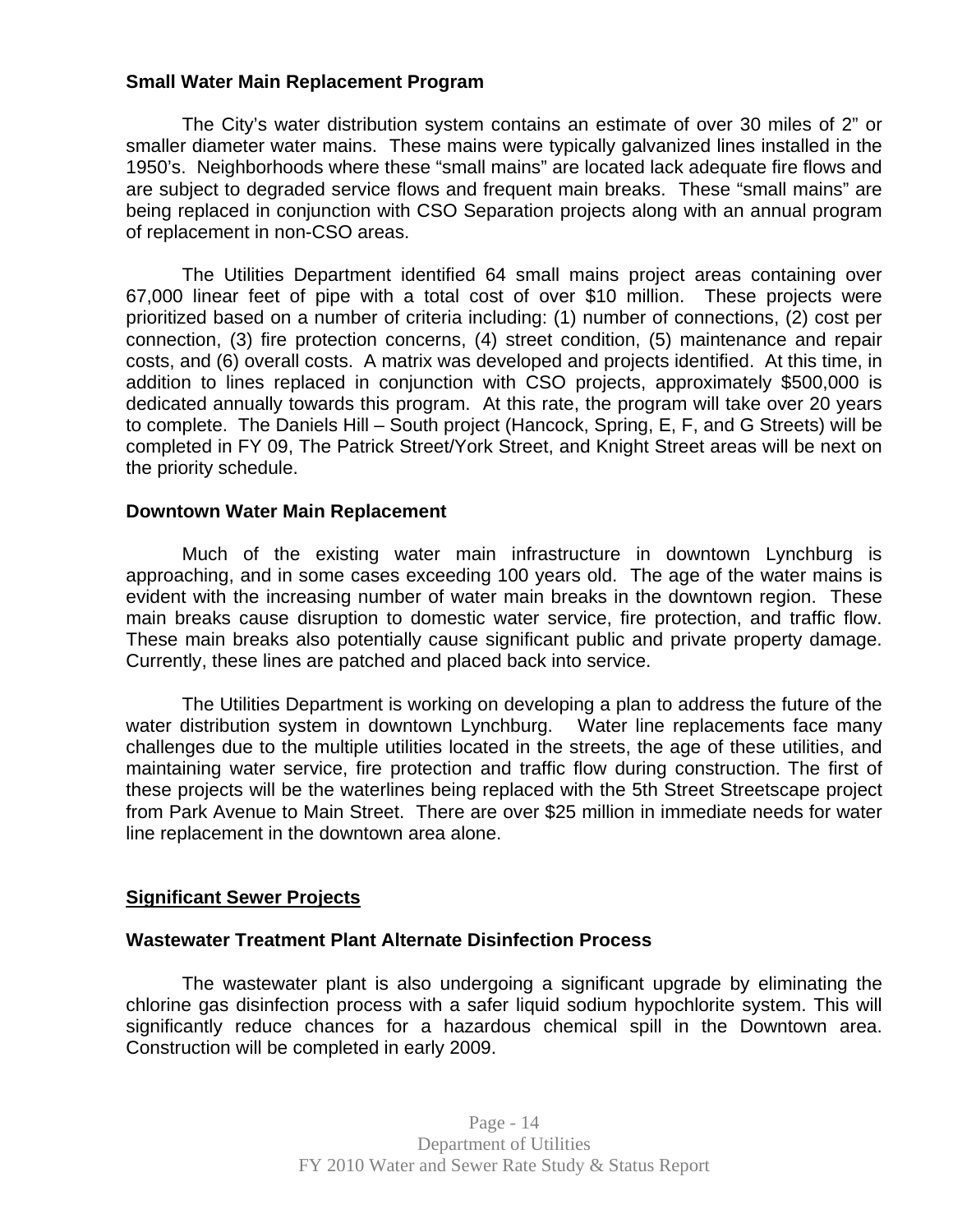

**WWTP Sodium Hypo Building** 

## **Wastewater Treatment Plant General**

The Utilities Department is working on general repairs, replacement or renovation to major plant process equipment or structures at the wastewater treatment plant. Projects completed; under construction or under design in FY 09 are:

- renovations of two sludge holding and thickening tanks
- installation of a new flowmeter vault for Rock Tenn flows
- construction of a new maintenance building and shop

# **Combined Sewer Overflow (CSO)**

 The City continues its CSO Program with 32 of the original 132 overflow points remaining to be closed. With an annual average expenditure of approximately \$10,000,000 and over \$130,000,000 spent to date, there remains over \$300,000,000 in projects to complete and many years to go to complete the program. The program continues to replace miles of sewer line and install a like amount of new storm sewer piping. Two additional overflow points will be closed in 2009.

#### **James River Interceptor Replacement (JRI)**

 The City has completed the JRI -Division 1 project at a cost of \$10,000,000. Replacements of the later divisions up to the Downtown area have been planned in the upcoming CIP. Replacement of the Upper JRI Division 4 project will start in early spring 2009 and replace the existing line from Blackwater Creek to a point just above the Griffin Pipe plant. Subsequent divisions will continue in upcoming CIP years to the Reusens Dam. Estimated cost for replacement of the approximately 6.5 miles of large diameter sewer is \$40- \$50,000,000.

# **V – EMERGING ISSUES**

Brief descriptions of current and upcoming challenges are described below.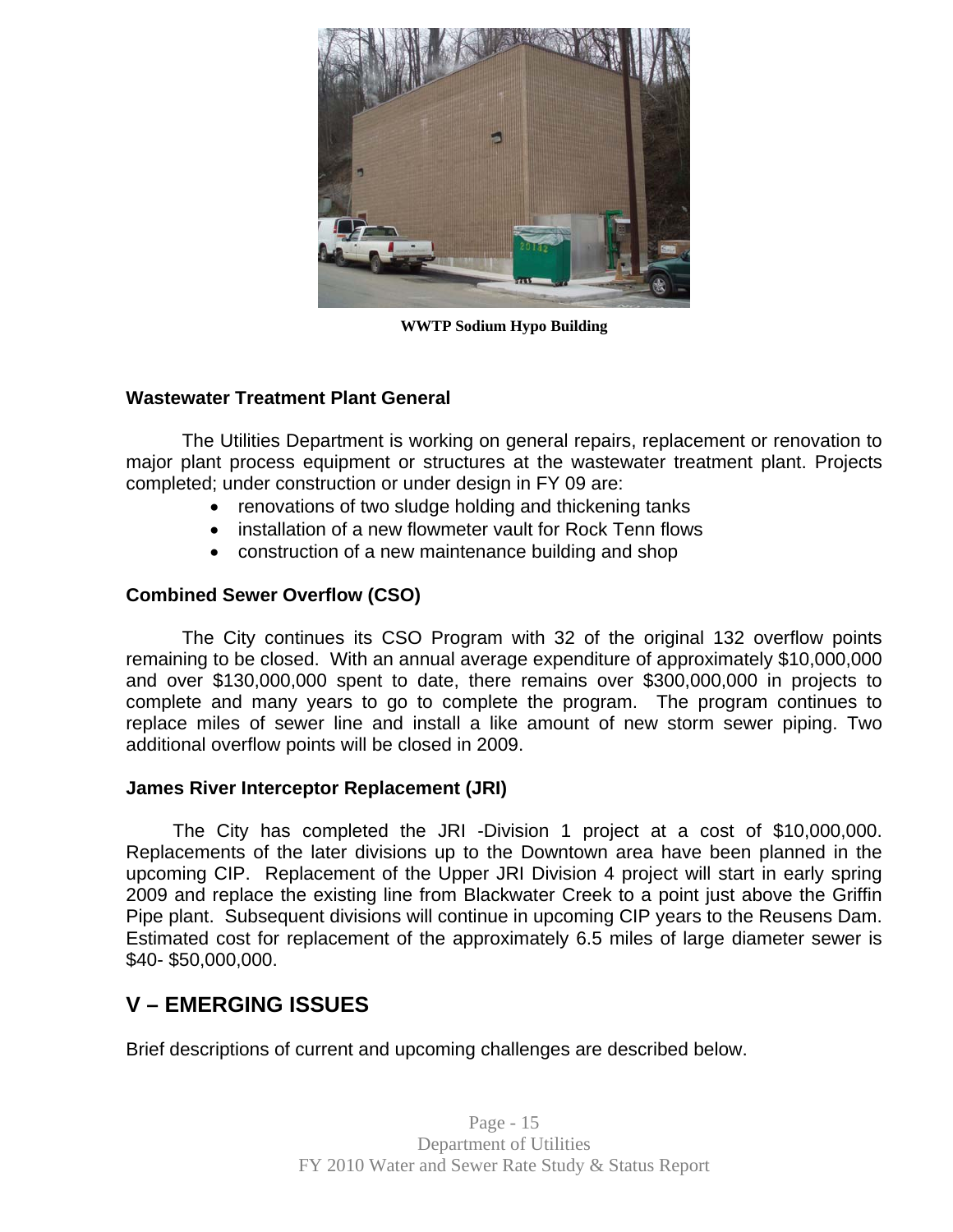## **The Economy**

Our FY 2010 Rate projections are based on rising chemical, power and overall operating costs while our revenues are based on flat growth in both water and sewer usage. We recognize the need to be prudent with construction of new capital projects and rate increases however, that must be balanced with the need to provide reliable services to our customers now and into the future. Currently, we do not anticipate and significant reductions in water or sewer consumption, however, we are assuming that consumption will be flat through the projection period and will maintain an adequate fund balance in both funds in the event of a significant reduction in consumption related to the economic downturn.

## **Aging Sewer Infrastructure**

 The City owns and operates hundreds of miles of sanitary sewer with most lines being considered past their design life. As we are seeing in the water infrastructure, more lines are requiring replacement and rehabilitation. Although the CSO Program is replacing many thousands of feet of line, there is still a substantial amount in the system not being replaced or adequately maintained. With continuing overflows and Notices of Violation from DEQ, the Department is increasing its efforts to inspect and fix problems. Eventually, if these issues are not addressed additional mandates to address will be likely. Currently, existing staff and equipment levels are below what is needed to perform an effective and efficient program for this purpose.

# **Aging Water Infrastructure**

In order to adequately address the approaching wave of water infrastructure needs, over \$7.5 million needs to be invested annually just in water line replacements. The current proposed rate increases only fund \$3.5 million annually, less than half of what is needed.

As discussed in the Executive Summary, annual water line breaks are on the rise. While we continue to work towards a true asset management system where each asset has an optimal replacement strategy, we already know that many of our assets have surpassed their reliable service life and are essentially on borrowed time. Funding for the upgrade and renewal of these assets is absolutely critical for the long term sustainability of our assets. *Figure I – Annual Water Main Breaks*, illustrates the number of breaks over the past 10 years.

**Figure I**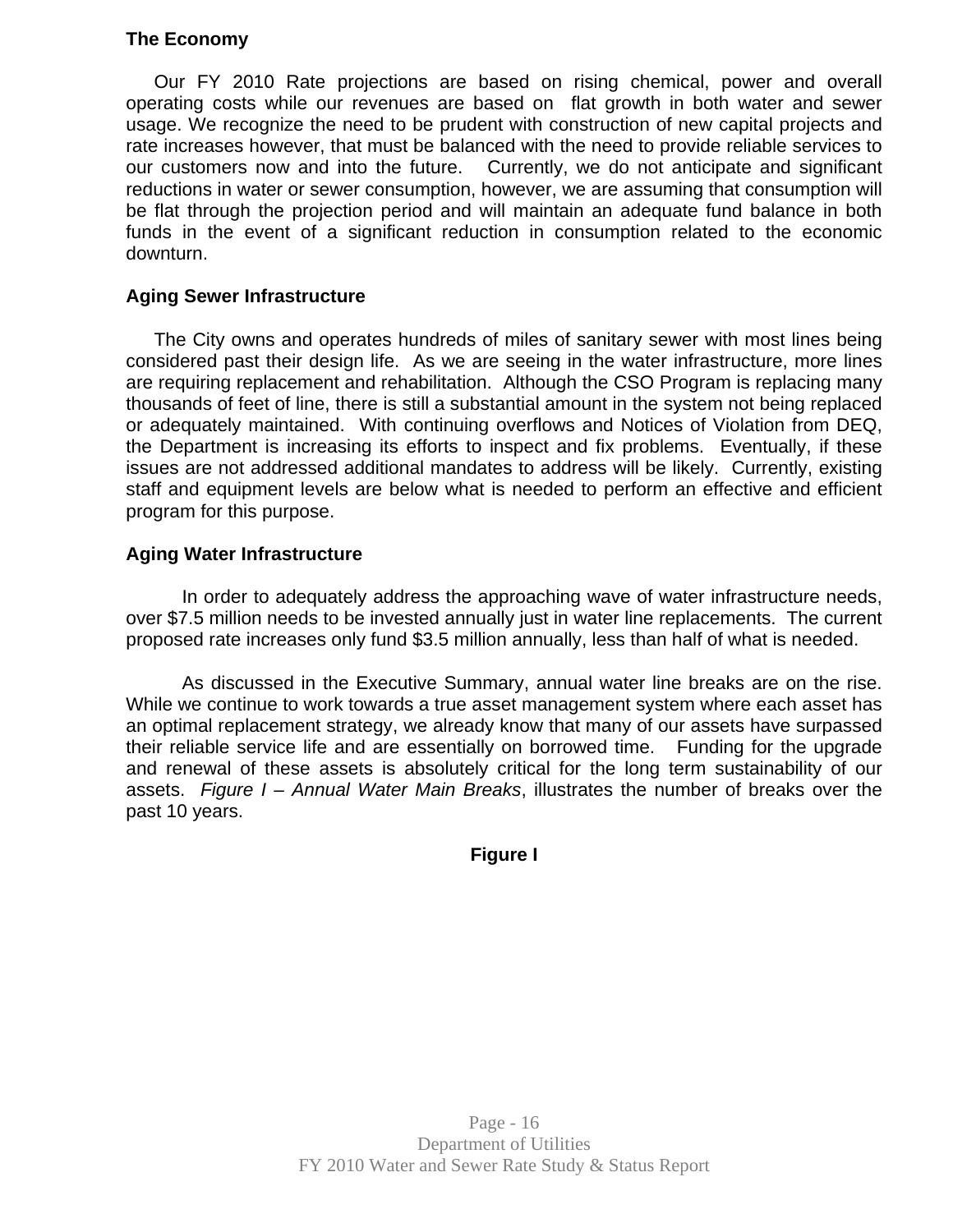



# **Dam Safety**

New impounding structure regulations were approved by the Virginia Soil and Water Conservation Board in 2008. These regulations require extensive modeling and mapping of inundation zones downstream of any regulated dam. The Department has completed the required study and mapping for the Pedlar Lake Dam. Extensive renovations will not be required but additional armoring of the spillway and other maintenance items will be required. Significant staff time will be required to update the Emergency Action Plan for the dam every year to include property owner and contact information in the inundation zone along the Pedlar River and James River.

# **Combined Sewer Overflow Program Funding**

The City has struggled to obtain a steady yearly funding source from the State and Federal governments. Our local state senator and delegate as well as Council and staff have made tremendous efforts to secure grants for the program. The City may not receive any State grant funding this year for CSO but staff is hoping that the City may receive "economic stimulus" funds from the new federal administration. By far, the majority of the program cost to date has come from the City, by way of escalating sewer rates and this will likely be the norm for the future.